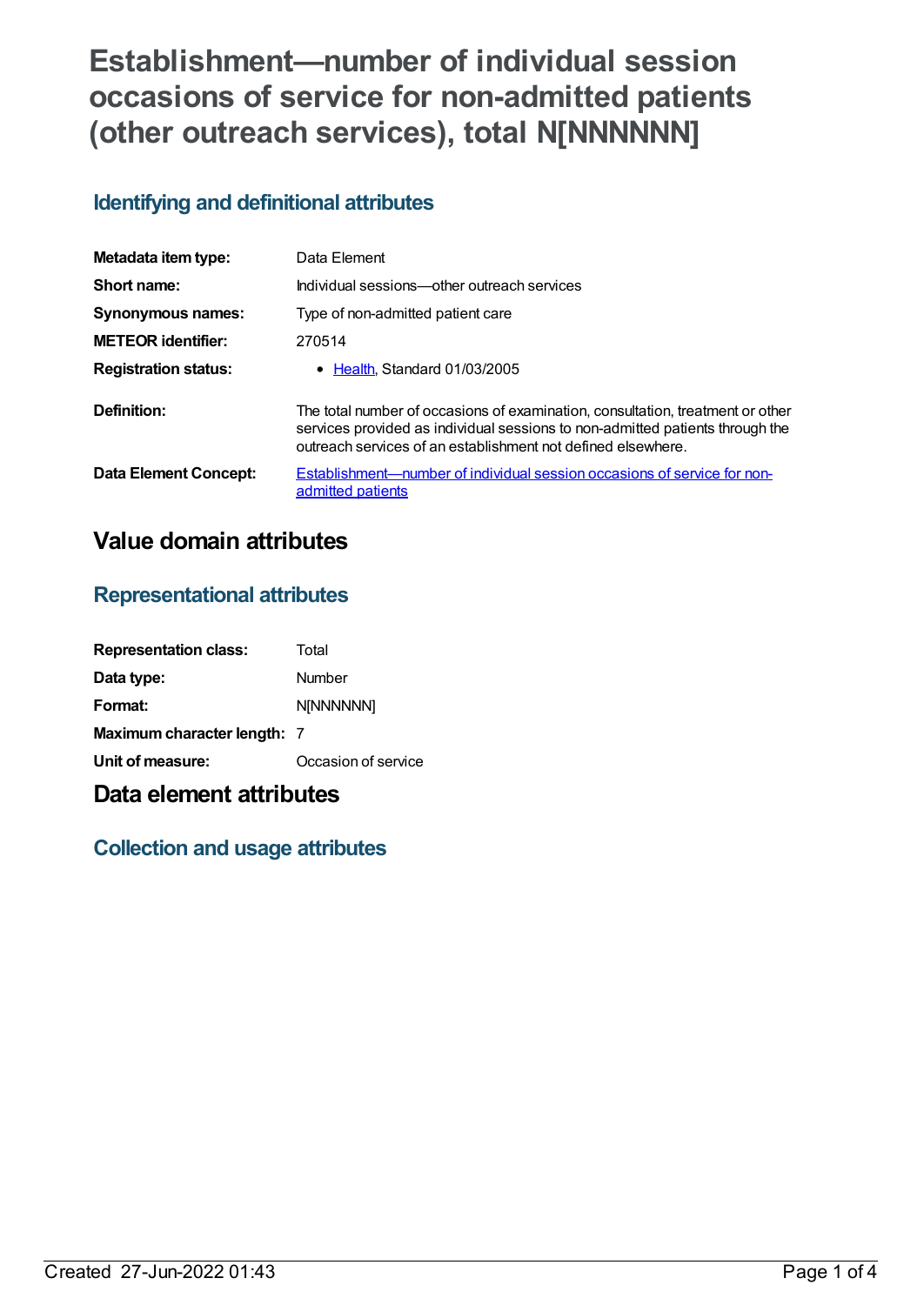| Guide for use:             | For occasions of outreach services as individual sessions to non-admitted<br>patients.                                                                                                                                                                                                                                                                                                                                                                                                                                                                                                                                                                                                                                      |
|----------------------------|-----------------------------------------------------------------------------------------------------------------------------------------------------------------------------------------------------------------------------------------------------------------------------------------------------------------------------------------------------------------------------------------------------------------------------------------------------------------------------------------------------------------------------------------------------------------------------------------------------------------------------------------------------------------------------------------------------------------------------|
|                            | Other outreach services:                                                                                                                                                                                                                                                                                                                                                                                                                                                                                                                                                                                                                                                                                                    |
|                            | • involve travel by the service provider*<br>• are not classified in allied health or community health services above.                                                                                                                                                                                                                                                                                                                                                                                                                                                                                                                                                                                                      |
|                            | *Travel does not include movement within an establishment, movement between<br>sites in a multi-campus establishment or between establishments. Such cases<br>should be classified under the appropriate non-admitted patient category.                                                                                                                                                                                                                                                                                                                                                                                                                                                                                     |
|                            | It is intended that these activities should represent non-medical/surgical/psychiatric<br>services. Activities such as home cleaning, meals on wheels, home maintenance<br>and so on should be included.                                                                                                                                                                                                                                                                                                                                                                                                                                                                                                                    |
|                            | This metadata item identifies types of services provided to non-admitted patients in<br>different institutional ways in different systems. It is not a summary casemix<br>classification.                                                                                                                                                                                                                                                                                                                                                                                                                                                                                                                                   |
|                            | A patient who first contacts the hospital and receives non-admitted care, for<br>example through emergency departments, and is subsequently admitted, should<br>have both components of care enumerated separately. Where possible, non-<br>admitted occasions of service that are provided to patients who are subsequently<br>admitted should be identified as a subset of the total occasions of service.                                                                                                                                                                                                                                                                                                                |
|                            | The list of Type of non-admitted patient care categories was to be developed using<br>typical functional units or cost centres within existing institutions. These would<br>include designated wards or departments and specialised clinics. Although the<br>current statistical/financial returns submitted to the various health authorities by their<br>hospitals do not provide a minimum subset, an effort has been made to define the<br>categories in respect to those areas commonly collected. Many functional units<br>provide services to both admitted patients and non-admitted patients, for example<br>pathology. Only occasions of service for non-admitted patients should be included<br>in this section. |
| <b>Collection methods:</b> | The definition does not distinguish case complexity for non-admitted patients.                                                                                                                                                                                                                                                                                                                                                                                                                                                                                                                                                                                                                                              |
|                            | For example, an occasion of service could vary in complexity from a simple urine<br>glucose test to a complete biochemical analysis of all body fluids. Ideally, average<br>case complexity values would be available for the various categories of non-<br>admitted patients in the same way that average diagnosis related group weighted<br>separations are becoming available for acute admitted patients. However, such<br>measures would require the development of patient record databases for non-<br>admitted patients. This does not imply an inadequacy in definition.                                                                                                                                          |
|                            | For admitted patients the concept of a <b>separation</b> is widely accepted. Separations<br>can vary between admission for overnight observation to open heart surgery. The<br>issue of case complexity for both admitted and non-admitted patients is a separate<br>issue and beyond the scope of the proposed summary establishment-level activity<br>data.                                                                                                                                                                                                                                                                                                                                                               |
| Comments:                  | Outreach/community care is care delivered by hospital employees to the patient in<br>the home, place of work or other non-hospital site. The distinction between non-<br>admitted patient care and outreach care is that for non-admitted patient care the<br>patients travel to the health care providers while for outreach care the health care<br>providers travel to the patients.                                                                                                                                                                                                                                                                                                                                     |
|                            | This distinction creates difficulties for community health centres. These centres are<br>to be included in the national minimum data set where they are funded as sections<br>within establishments that fall within the scope of the National Health Data<br>Dictionary. For example, baby clinics, immunisation groups or aged care<br>assessment teams, which are funded through acute hospitals, may provide care to<br>some clients within the hospital grounds or externally. It is intended that all<br>community health activity be measured under community health regardless of<br>where the services are provided.                                                                                               |

## **Source and reference attributes**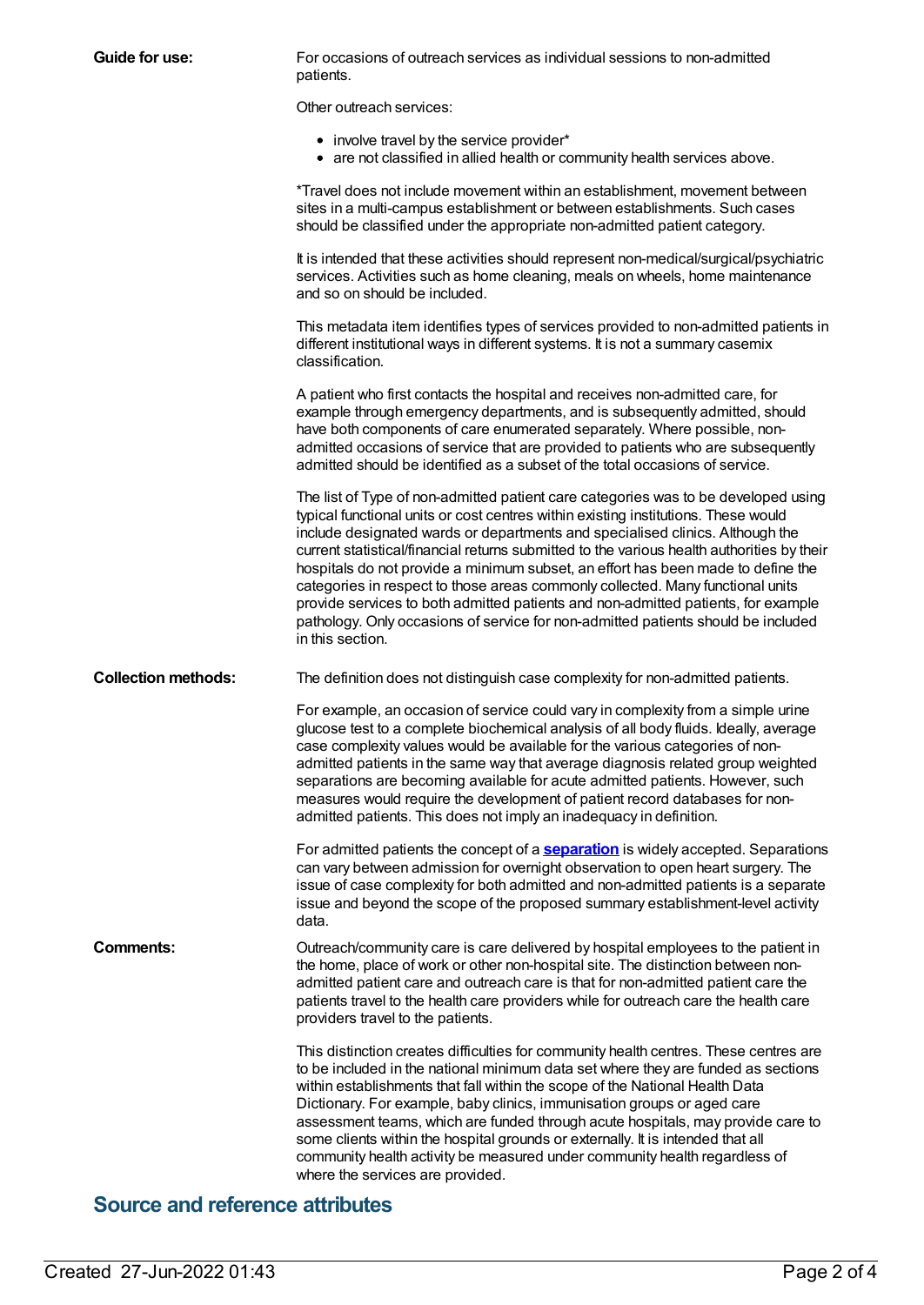**Submitting organisation:** National minimum data set working parties

#### **Relational attributes**

| <b>Related metadata</b><br>references:                      | Supersedes <b>E</b> Type of non-admitted patient care, version 1, Derived DE, NHDD,<br>NHIMG, Superseded 01/03/2005.pdf (26.0 KB) No registration status |
|-------------------------------------------------------------|----------------------------------------------------------------------------------------------------------------------------------------------------------|
|                                                             | Supersedes <b>EO</b> ccasions of service, version 1, Derived DE, NHDD, NHIMG,<br>Superseded 01/03/2005.pdf (14.7 KB) No registration status              |
| <b>Implementation in Data Set</b><br><b>Specifications:</b> | Public hospital establishments NMDSHealth, Superseded 21/03/2006                                                                                         |
|                                                             | Implementation start date: 01/07/2005                                                                                                                    |
|                                                             | Implementation end date: 30/06/2006                                                                                                                      |
|                                                             |                                                                                                                                                          |
|                                                             | Public hospital establishments NMDSHealth, Superseded 23/10/2006                                                                                         |
|                                                             | Implementation start date: 01/07/2006                                                                                                                    |
|                                                             | Implementation end date: 30/06/2007                                                                                                                      |
|                                                             |                                                                                                                                                          |
|                                                             | Public hospital establishments NMDS 2007-08Health, Superseded 05/02/2008                                                                                 |
|                                                             | Implementation start date: 01/07/2007                                                                                                                    |
|                                                             | Implementation end date: 30/06/2008                                                                                                                      |
|                                                             |                                                                                                                                                          |
|                                                             | Public hospital establishments NMDS 2008-09Health, Superseded 03/12/2008                                                                                 |

*Implementation start date:* 01/07/2008 *Implementation end date:* 30/06/2009

Public hospital [establishments](https://meteor.aihw.gov.au/content/374924) NMDS 2009-10[Health](https://meteor.aihw.gov.au/RegistrationAuthority/12), Superseded 05/01/2010

*Implementation start date:* 01/07/2009

Public hospital [establishments](https://meteor.aihw.gov.au/content/386794) NMDS 2010-11[Health](https://meteor.aihw.gov.au/RegistrationAuthority/12), Superseded 18/01/2011

*Implementation start date:* 01/07/2010 *Implementation end date:* 30/06/2011